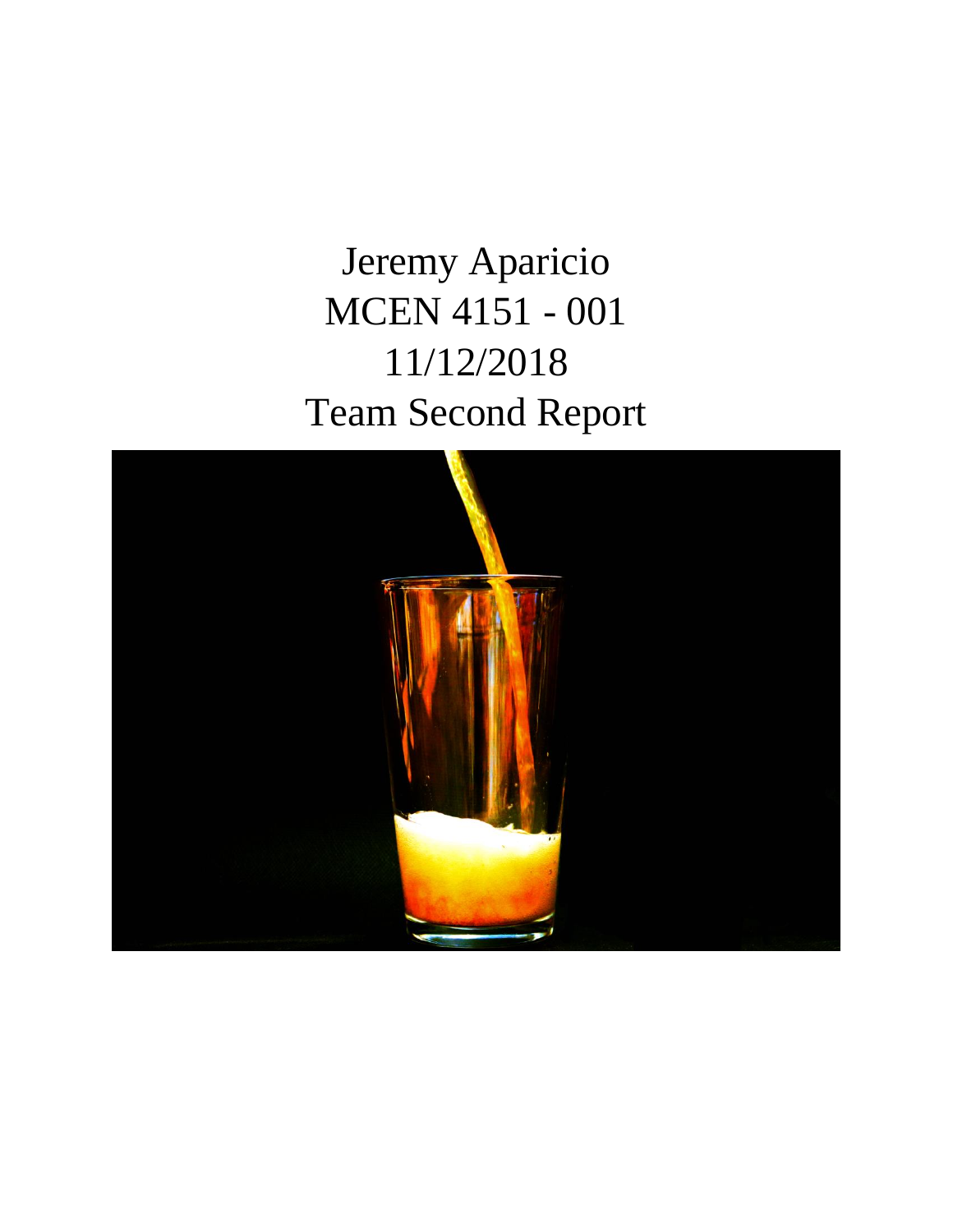This image was part of the Team Second Assignment. Being a college student, often around beer, our team decided to photograph some of the commonly overlooked physics from beer flow. My photo was taken with the help of Michael Karns, in his backyard in Boulder, Colorado. Michael and I traded off taking pictures with each of our cameras until we found two final shots, one for each of us. Both final pictures ended up being captured by Michael's Canon EOS Rebel T6i.

One thing that fluid experts might notice is the diameter of the beer as it falls further towards the bottom of the glass. According to the equation of continuity,

$$
\rho_1 V_1 A_1 = \rho_2 V_2 A_2 \tag{1}
$$

where  $\rho$  is the fluid density, V is the fluid velocity, and A is the fluid area, as a fluid increases its speed, its cross-sectional dimeter should decrease. This means that as my beer pour gets closer to the bottom of the glass, the fluid should become thinner. However, looking at the photo, the stream seems to have a relatively constant diameter all the way into the bottom of the glass. I theorize this is due to the carbonation in the fluid. The gas bubbles try to escape the flow into the less dense air, pushing outwards on the stream, creating a larger cross section. This may also slow the fluid down as the flow is laminar all the way into the glass. You may also know the refraction of the pour thanks to the change of speed of light as it passes through the glass.

The visualization technique used was nothing unordinary. A newly opened bottle of blue moon was poured about 1.5 feet above the bottom of the glass. The glass was just a common, transparent, unlabeled container. The lighting used only came from the mid-day sun. This made the original photo very unaesthetic. However, with the dark-gray background, I was able to manipulate the image into something much more artistic.

The size of the field of view is about 2 feet by 2 feet. The dark background was placed about one foot behind the glass with the camera about one foot in front of the glass. This photo was captures with an F-stop of f/6.3 and an exposure time of 1/1000 seconds. The ISO was set to 6400 with a +1 step exposure bias. The focal length was also set at 37mm to focus the image. Michael's camera is a Canon EOS Rebel T6i DLSR camera. The original image was 6,000 x 4,000 pixels and the published image was 1,300 x 893 pixels. I put a heavy curve edit in postprocessing to darken the background and leave only important elements into the photograph. The curve edit and original photo are shown below.